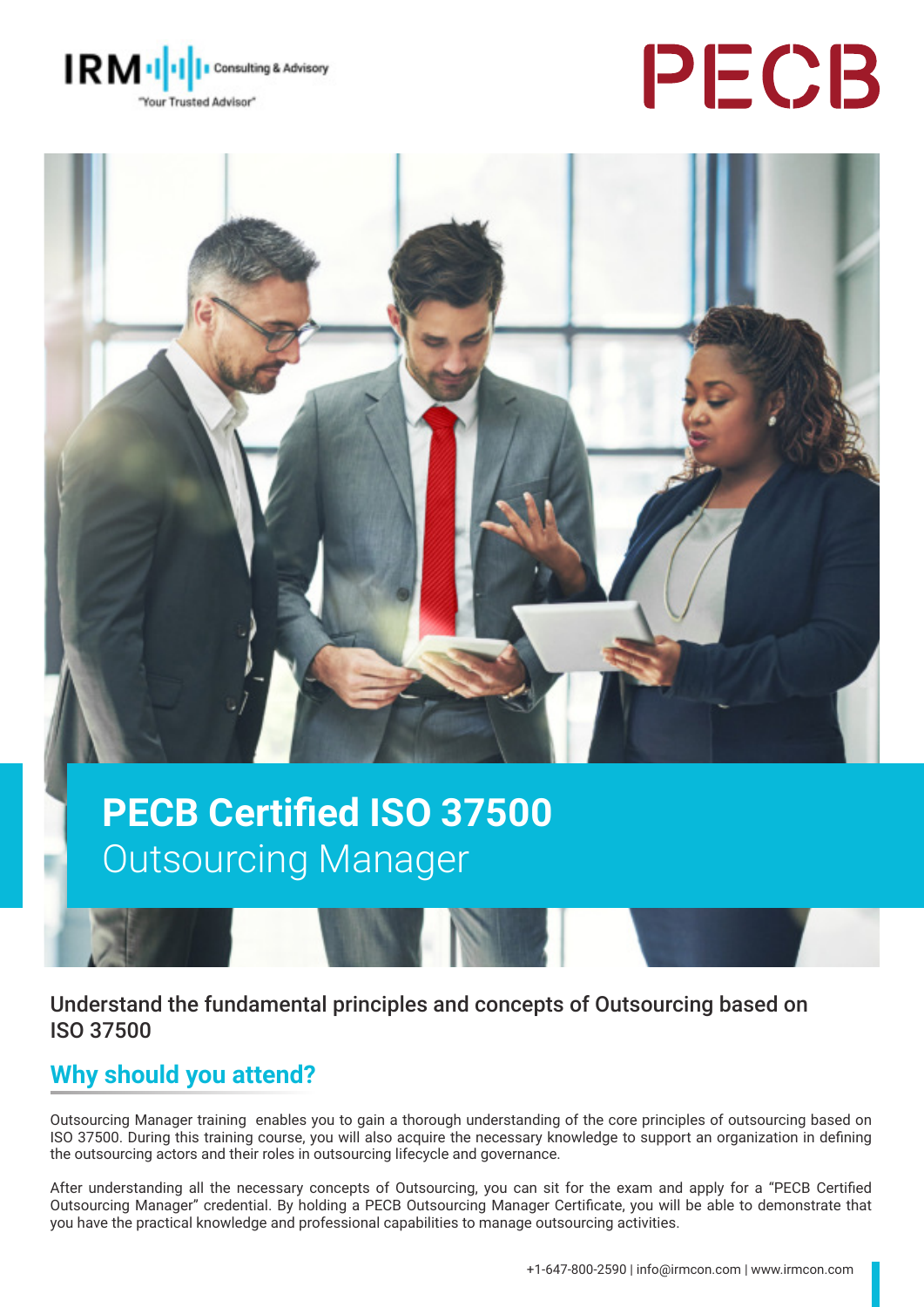

## **Who should attend?**

- h Managers or consultants seeking to prepare and support an organization in outsourcing their activities
- $\blacktriangleright$  Stakeholders engaged in outsourcing arrangements based on ISO 37500
- $\blacktriangleright$  Individuals responsible for outsourcing within an organization
- $\blacktriangleright$  Expert advisors in outsourcing
- $\blacktriangleright$  Individuals involved in outsourcing tasks

### **Course agenda** Duration: 3 days

#### Day 1 Fundamental Outsourcing Principles and Outsourcing Governance

- $\triangleright$  Course objective and structure
- $\blacktriangleright$  Framework and standards
- $\triangleright$  Principles of outsourcing
- $\triangleright$  Outsourcing lifecycle explained
- $\blacktriangleright$  Outsourcing governance
- h Audit
- $\triangleright$  Outsourcing strategy analysis

#### Day 2 The procurement lifecycle from requirements to supplier selection

- $\triangleright$  Risk management
- $\blacktriangleright$  Business case for outsourcing
- $\blacktriangleright$  Initiating the project

#### $\triangleright$  Initiation and selection

Transition

#### Day 3 The procurement lifecycle from monitoring to closure and Certification Exam

- $\triangleright$  Deployment
- $\triangleright$  Delivering value
- $\blacktriangleright$  Exit, termination, migration
- $\triangleright$  Competence and evaluation of outsourcing managers
- $\triangleright$  Closing the training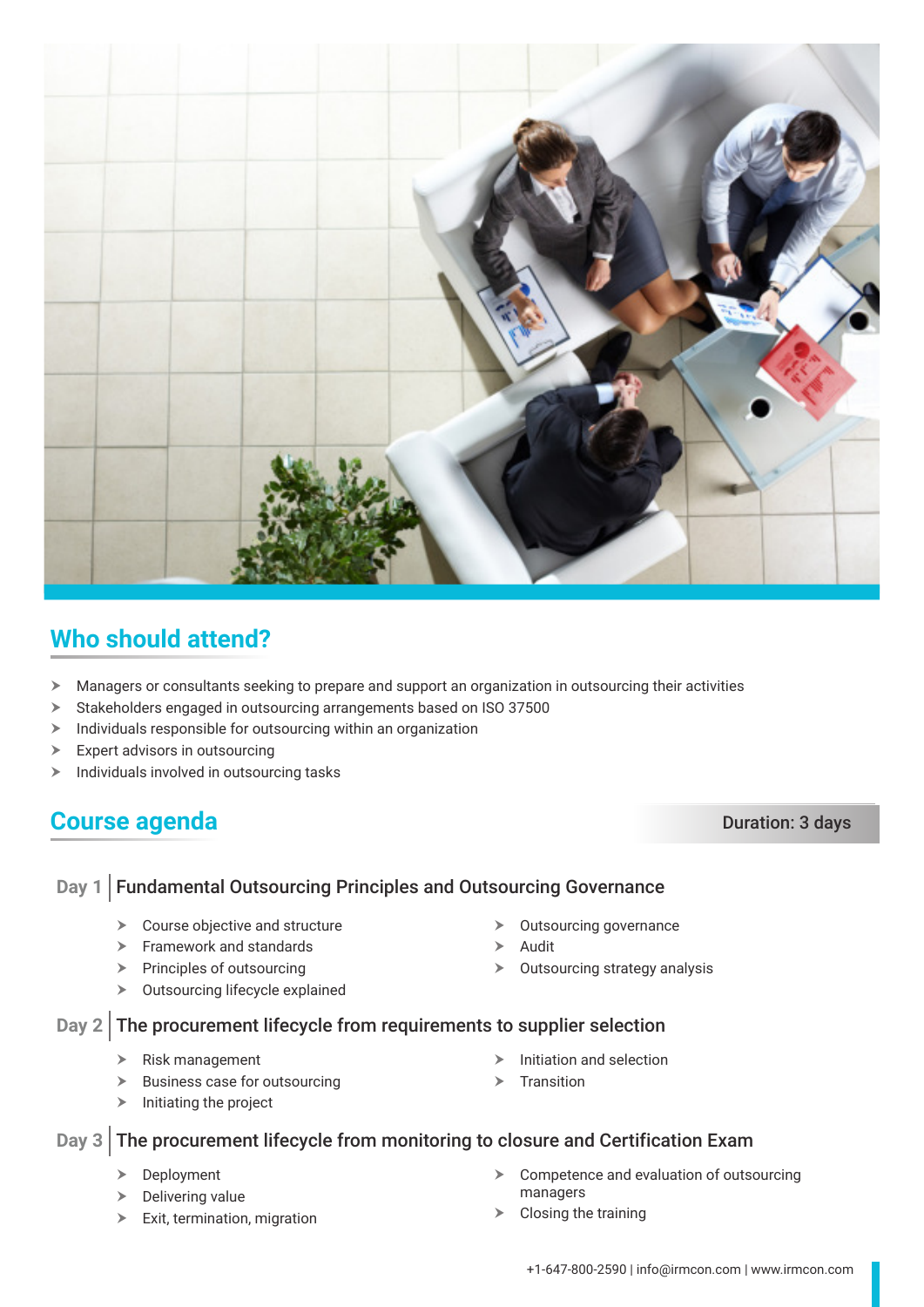

## **Learning objectives**

- > Understand the components and operations of an Outsourcing Framework based on the principles of ISO 37500
- $\triangleright$  Gain a comprehensive understanding of the complete procurement lifecycle involved in Outsourcing Management
- $\triangleright$  Master the concepts, approaches, standards, methods and techniques used to effectively manage an outsourcing project, transition and supplier(s) throughout the procurement lifecycle
- $\triangleright$  Be able to Interpret the recommendations of ISO 37500 in the specific context of an organization
- $\triangleright$  Develop the expertise to support an organization to effectively plan, implement, manage, monitor and maintain an Outsourcing Framework
- $\triangleright$  Master the expertise to advise an organization on outsourcing and supplier management best practices

#### **Examination** Duration: 2 hours

The "PECB Certified Outsourcing Manager" exam fully meets the requirements of the PECB Examination and Certification Programme (ECP). The exam covers the following competency domains:

| Domain 1 Fundamental principles and concepts in Outsourcing Management       |
|------------------------------------------------------------------------------|
| Domain 2 Outsourcing best practices based on industry standards              |
| Domain 3 Designing and developing an outsourcing governance framework        |
| Domain $4$ Procurement lifecycle for Outsourcing (initiation to termination) |

For more information about exam details, please visit [Examination Rules and Policies](https://pecb.com/en/examination-rules-and-policies).